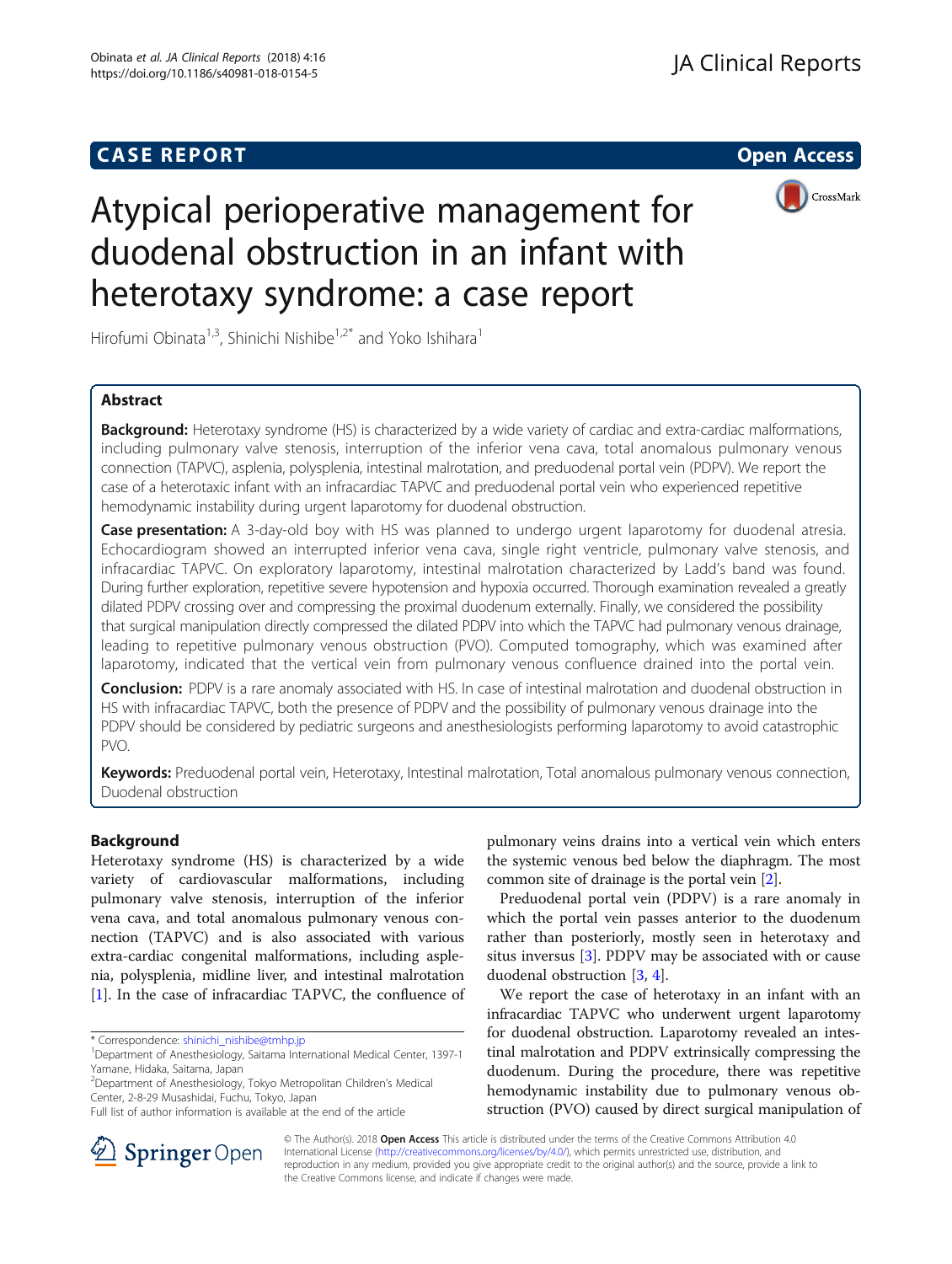the dilated PDPV into which the TAPVC had pulmonary venous drainage.

#### Case presentation

This case report was approved by our institutional review board (Saitama International Medical Center 16-074), and the requirement of permission for publication from the parents of the patient was waived.

A male infant with prenatal diagnosis of HS (asplenia) associated with infracardiac TAPVC, interrupted inferior vena cava, single right ventricle and pulmonary valve stenosis, and duodenal atresia was born at 37 weeks of gestation weighing 2980 g. He was referred to our hospital when he was 1 day old. Upon admission to our hospital, his general condition was stable. He did not need any inotropic agent or mechanical ventilation. Baseline blood pressure, heart rate, pulse oximeter readings, and respiratory rate were 55–70/40 mmHg, 110–140 beats/ min, 80–90% in room air, and 30–50 /min, respectively. The stomach was decompressed through an orogastric tube.

When he was 3 days old, urgent laparotomy for duodenal atresia was planned prior to TAPVC repair, because preoperative PVO appeared to be mild.

General anesthesia was induced with midazolam (0.7 mg), fentanyl (10 μg), and rocuronium (6 mg) with 100% oxygen. After tracheal intubation, general anesthesia was maintained with 1% sevoflurane, 0.3 μg/kg/min of remifentanil, and 10 μg/kg/min of rocuronium. After intubation, inspired oxygen concentration  $(FiO<sub>2</sub>)$  was maintained at 21% and  $PaCO<sub>2</sub>$  was targeted at 40–45 mmHg. Dopamine infusion was started at 3 μg/kg/min.

On exploratory laparotomy, intestinal malrotation characterized by Ladd's band was found. During further exploration for duodenal obstruction, repetitive severe hypotension (e.g., from 70/36 to 40/28 mmHg) and oxygen desaturation (e.g., from 84 to 63%) occurred despite escalation of FiO<sub>2</sub> (100%) and dopamine infusion (5  $\mu$ g/kg/ min). Temporary suspension of surgery was often required to improve the status. We then informed the surgeon of the possibility of PVO occurrence due to surgical manipulation. Thorough examination revealed a greatly dilated PDPV, which had been misjudged as being the duodenum, crossing over and compressing the proximal duodenum externally. Finally, we considered the possibility that surgical manipulation directly compressed the dilated PDPV into which the TAPVC had pulmonary venous drainage, leading to repetitive PVO. Ladd procedure with gastroduodenostomy, bypassing PDPV, was done on the basis of the diagnosis of intestinal malrotation and duodenal stenosis due to extrinsic compression by PDPV.

After completion of surgery, the patient was admitted to intensive care unit with 0.3 μg/kg/min of milrinone and 3 μg/kg/min of dopamine. No postoperative hemodynamic instability was observed. One month later, TAPVC repair and modified Blalock–Taussig shunt was performed. Computed tomography prior to cardiac surgery indicated that the vertical vein drained into the portal vein (Fig. 1).

### Discussion

In this report, we present a rare case of heterotaxy in an infant with infracardiac TAPVC and duodenal obstruction due to external compression by a dilated PDPV, into which infracardiac TAPVC had pulmonary venous drainage. Repetitive hemodynamic instability occurred due to severe PVO caused by direct surgical compression of the PDPV, i.e., the drainage site of the vertical vein from the confluence of pulmonary veins. Although PDPV is seldom diagnosed preoperatively, its potential presence should be considered by pediatric surgeons and anesthesiologists performing laparotomy in patients with intestinal obstruction, especially in those affected by malrotation or abnormal position of viscera (heterotaxy) [[5\]](#page-2-0).

Hemodynamic goals before surgical correction of TAPVC include maintenance of cardiac output and avoidance of worsening pulmonary edema. Increased pulmonary blood flow can be detrimental in case of obstructed pulmonary venous flow, by causing worsening pulmonary edema in the face of a fixed obstruction [[6](#page-2-0)]. Therefore, we attempted to avoid  $FiO<sub>2</sub>$  escalation and hypocapnia occurrence during surgery. However, we were



Fig. 1 Computed tomography angiography shows that the vertical vein from pulmonary venous confluence goes through the diaphragm and drains into the portal vein, winding its way like a spiral. LSVC left superior vena cava, RSVC right superior vena cava, LPV left pulmonary vein, RPV right pulmonary vein, HV hepatic vein, AV azygous vein, W vertical vein